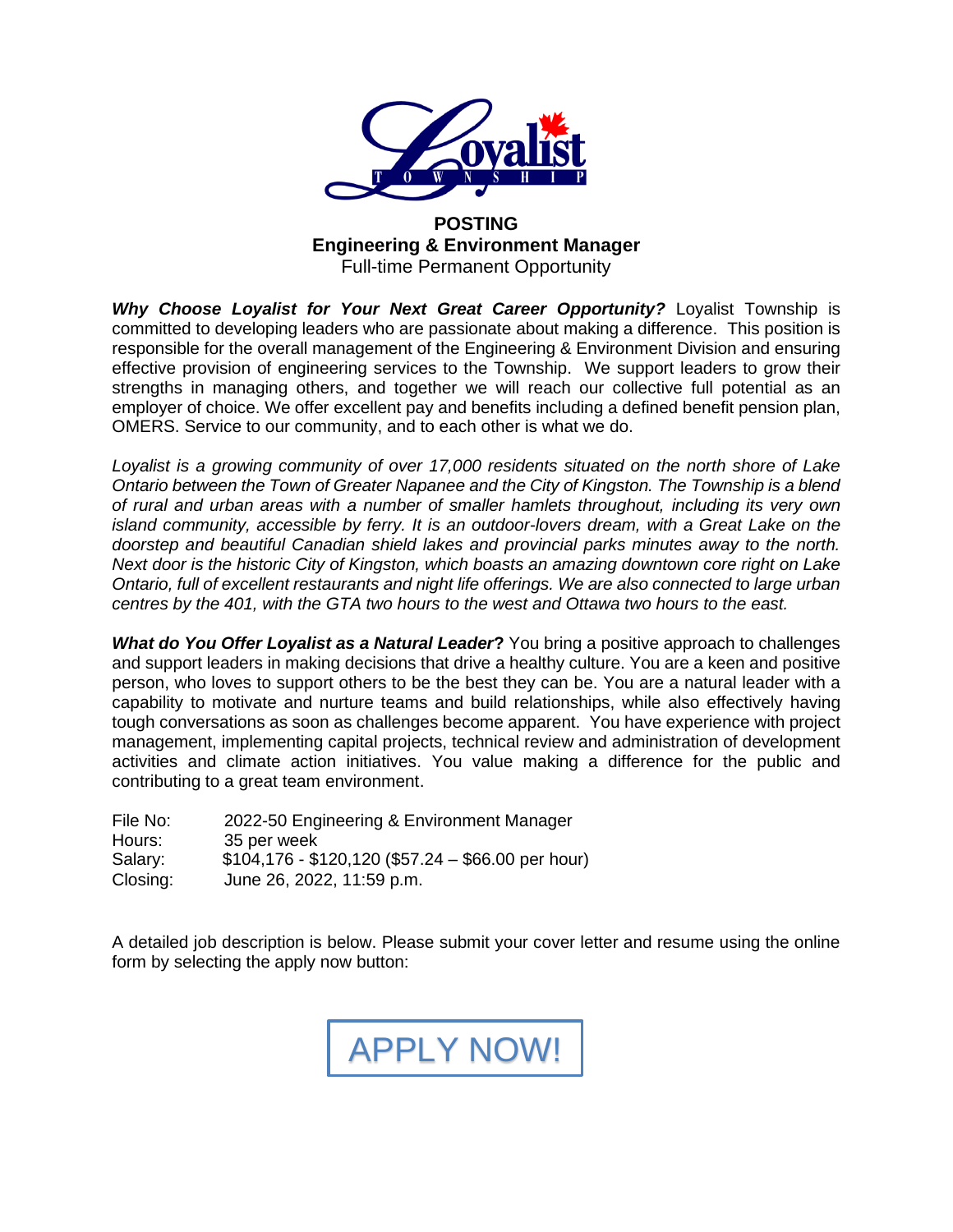

### **POSITION TITLE: ENGINEERING & ENVIRONMENT MANAGER**

- **DEPARTMENT: ECONOMIC GROWTH & COMMUNITY DEVELOPMENT SERVICES**
- **REPORTS TO: DIRECTOR OF ECONOMIC GROWTH & COMMUNITY DEVELOPMENT SERVICES**
- **CATEGORY: PERMANENT FULL-TIME**

**UPDATED: JUNE 2022**

#### **POSITION SUMMARY:**

This role is an integral part of service delivery to the residents, development community and internal departments of Loyalist Township and contributes to the achievement of our Strategic Plan. It is key to the overall management of the Township's Engineering & Environment Division and ensuring effective provision of engineering services.

The Engineering & Environment Manager will provide leadership and oversee the delivery of assigned capital projects, master planning initiatives, the review of development applications from an engineering perspective, development agreement administration, the planning and implementation of climate action initiatives and will build relationships, resolve conflicts, and promote internal and external collaboration. The Manager is responsible for administering the budgeting, planning, designing, organizing, constructing, and commissioning of projects to ensure timely completion and excellent customer service.

The Manager will supervise and direct a multidisciplinary team of staff, consultants, and contractors for a range of projects. In addition, the Engineering & Environment Manager is responsible for the preparation and administration of operating and capital budgets. The Manager works with the Finance Division on the development and maintenance of the asset management system.

#### **MINIMUM QUALIFICATIONS**:

- Licensed Professional Engineer in the Province of Ontario, with a degree from an accredited university in civil or environmental engineering or in a related discipline.
- Seven (7) years of progressively responsible experience working in a municipal engineering related environment that includes project management, overseeing the implementation of capital projects, technical review, administration of development activities, and a general knowledge of municipal operations. Two (2) years leadership experience in a unionized environment preferred.
- Intermediate computer application skills including Microsoft Office programs and financial software.
- Must obtain and maintain satisfactory CPIC (Criminal Record Check).
- Must possess and maintain a valid class G driver's license in good standing with a reliable vehicle to use on corporate business.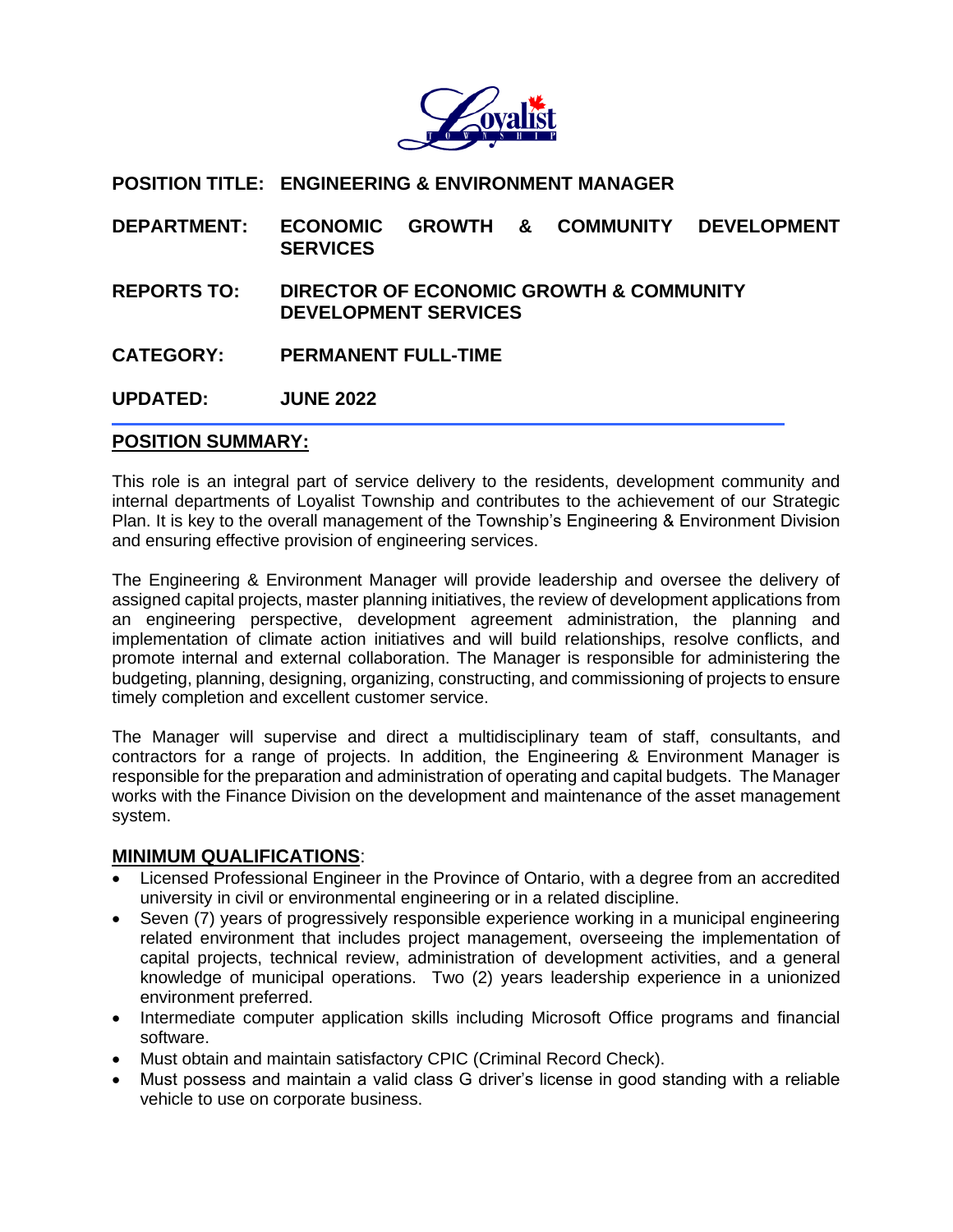## **KNOWLEDGE, SKILLS & ABILITIES:**

- Demonstrated leadership skills including the ability to motivate, recognize, and supervise staff in a respectful, fair, and consistent manner including effective mentoring, coaching, counselling, and conflict management skills.
- Strong engineering skills, effective problem-solving skills, strategic thinking and demonstrated experience shaping and implementing divisional and corporate vision, mission, and values, as well as corporate strategies.
- Experienced in municipal policy development and engineering management and operation of water, wastewater, development projects, transportation, and waste management fields.
- Strong analytical and research skills ensuring accuracy with large volume and diversity of work, planning skills, project/time/records management skills.
- Demonstrated flexibility and organizational skills in dealing effectively with shifting priorities based on urgency and importance.
- Ability to read, understand and evaluate engineering drawings, specifications, and proposals as well as knowledge of construction activities and contract management;
- Experience and sound knowledge of budgeting and budget monitoring.
- Ability to interpret and effectively apply legislation, policies, standards and guidelines such as municipal infrastructure construction legislation; Environmental Assessment legislation including the Municipal Class Environmental Assessment; the *Environmental Protection Act* and its regulations; municipal water and wastewater treatment, collection and distribution legislation; the *Ontario Municipal Act*; the *Planning Act*; the *Professional Engineers Act* and Canadian contract law particularly as it applies to procurement and construction contracts.
- Ability to collaborate to develop effective working relationship, maintain confidentiality, strong mediation and conflict resolution skills, and ability to act with tact and diplomacy during difficult and politically sensitive situations.
- Excellent interpersonal skills and strong verbal and written communication skills delivered in a professional manner ensuring accurate information is conveyed.
- Highly self-motivated with an ability to work independently, as part of a team, and as a team leader.

# **DUTIES AND RESPONSIBILITIES:**

## **General**

- Provide administrative and technical engineering support for the Economic Growth and Community Development Services Department, including utilities and development sectors.
- Provide technical engineering support for other Township departments including roads, facilities, and waste management sectors.
- Prepare reports for Council and CAO on a regular basis, including recommendations, with and through the Director and attend Public, Council and Committee meetings to present reports, as required.
- Review and modify Department related Township by-laws, policies and procedures as required.
- Provide liaison, as directed by the Director, with other government agencies, and the public, by attending various meetings and participating on committees on behalf of the Department.
- Respond to concerns about departmental activities raised by the other departments, the general public, staff, Council, and other agencies, as requested by the Director.
- Review initiatives from other Township departments and provide Departmental comments when requested.
- May be asked to perform duties of the Director, in their absence.
- Perform related duties as assigned by the Director.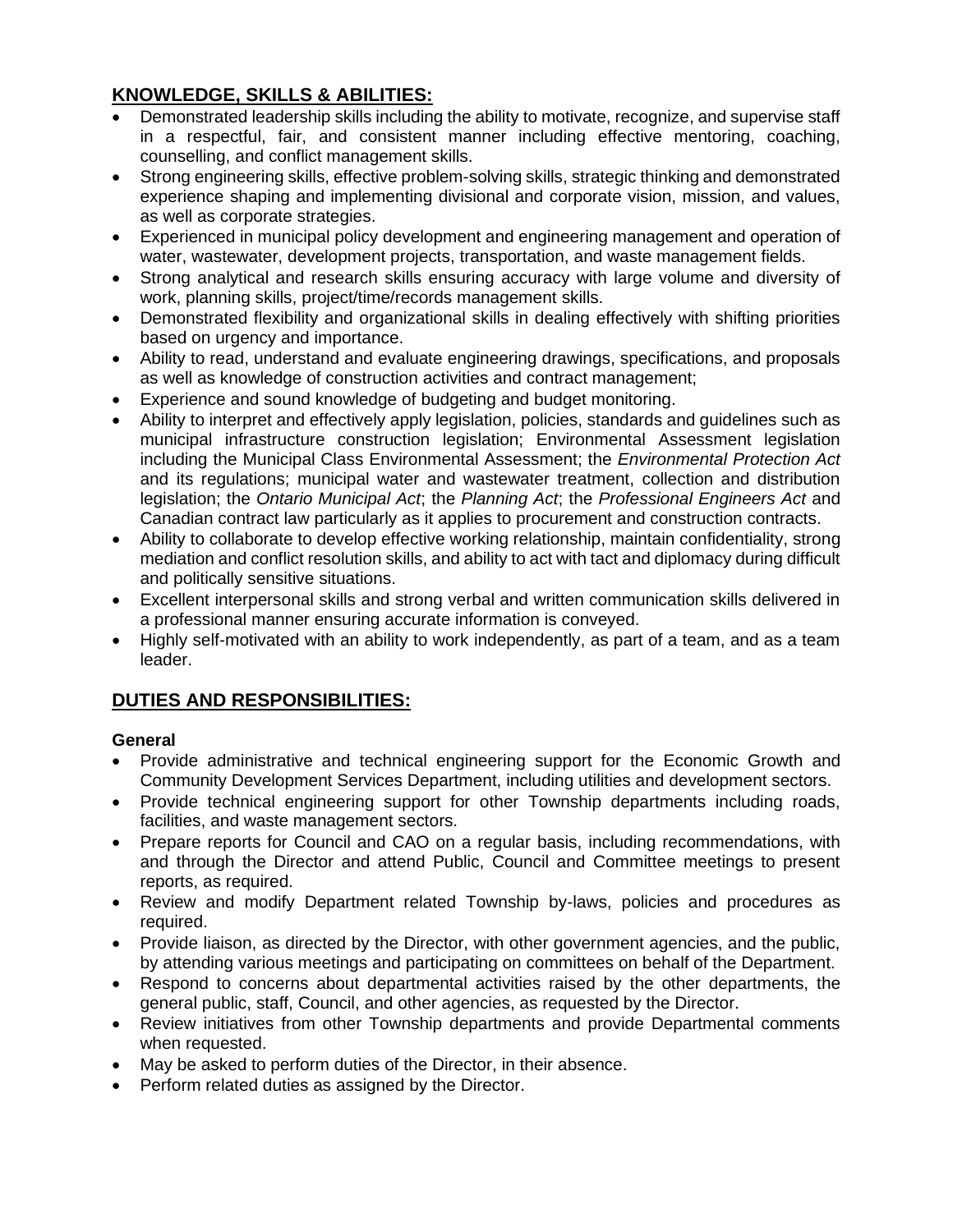### **Project Management**

- Manage and monitor the Division's Capital Project program to ensure that work meets federal, provincial, and municipal legislation, standards, and guidelines.
- Establish and maintain comprehensive project management standards and procedures to ensure the efficient and effective completion of capital projects.
- Manage the planning, budgeting, design, construction administration, and commissioning of select capital and maintenance projects particularly larger environmental based projects.
- Manage the preparation of Environmental Assessment documentation for various Township initiatives.
- Provide technical information for grant and funding programs applications, and in conjunction with the Finance Division, administer these programs if application is successful.
- Prepare and review various procurement documents such as construction tenders, service contracts, and requests for proposals for engineering services, and recommended the successful bidder while adhering to the Loyalist Township Procurement By-law.
- Complete technical reports for internal and external requirements, including design briefs.
- Direct, advise, and evaluate engineering consultants and contractors retained by the Township to ensure quality control, schedule control, contract compliance, and project completion.
- Monitor, collect and interpret data required for infrastructure assessment and modifications.
- Review, critique and approve design work, drawings, and specifications completed by engineering consultants retained by the Township and internal staff.
- Work with various internal departments and external agencies to ensure that all project components receive required permitting and conform with all municipal standards and policies, existing permits and approvals, provincial legislation, and federal legislation.
- Ensure that all project components comply with the *Occupational Health and Safety Act* and its regulations, including permitting and insurance requirements.
- Review operation and maintenance manuals, operations manuals, control narrative, and asbuilt drawings for newly constructed infrastructure.
- Be responsible for specified components of the Drinking Water Quality Management System of each water system owned by the municipality, including:
	- $\circ$  Act as primary contact between the contractor and Loyalist Township Utilities.
	- $\circ$  Coordinate the review of design specifications with Loyalist Township Utilities Staff, provide technical comments for proposed system development, upgrades or rehabilitation and report recommendations to Management.
	- o Review design specifications for assigned projects to ensure compliance with provincial guidelines, issued Drinking Water Permit for the system and Township specifications and report recommendations to Management.
	- $\circ$  Inspect installation of new or upgraded components of the system, as delegated, and report findings to Management.
	- $\circ$  Ensure that all required QMS forms for infrastructure modifications are completed in compliance with the Drinking Water Permit.
	- $\circ$  Ensure that related documentation is updated as necessary for the project assigned. The documentation includes, but is not limited to, Operation & Maintenance manuals, system description in the Operations Manual, control narrative, as-built drawings, permits and licenses.
	- o Attend QMS awareness training.
- Provide direction, training, and advice to utilities operations staff with respect to new infrastructure and on-going capital projects.
- Engage Township residents and other stakeholders to share project information and gather feedback by organizing and attending public information centres and manage public concerns that arise with respect to projects while providing excellent customer service.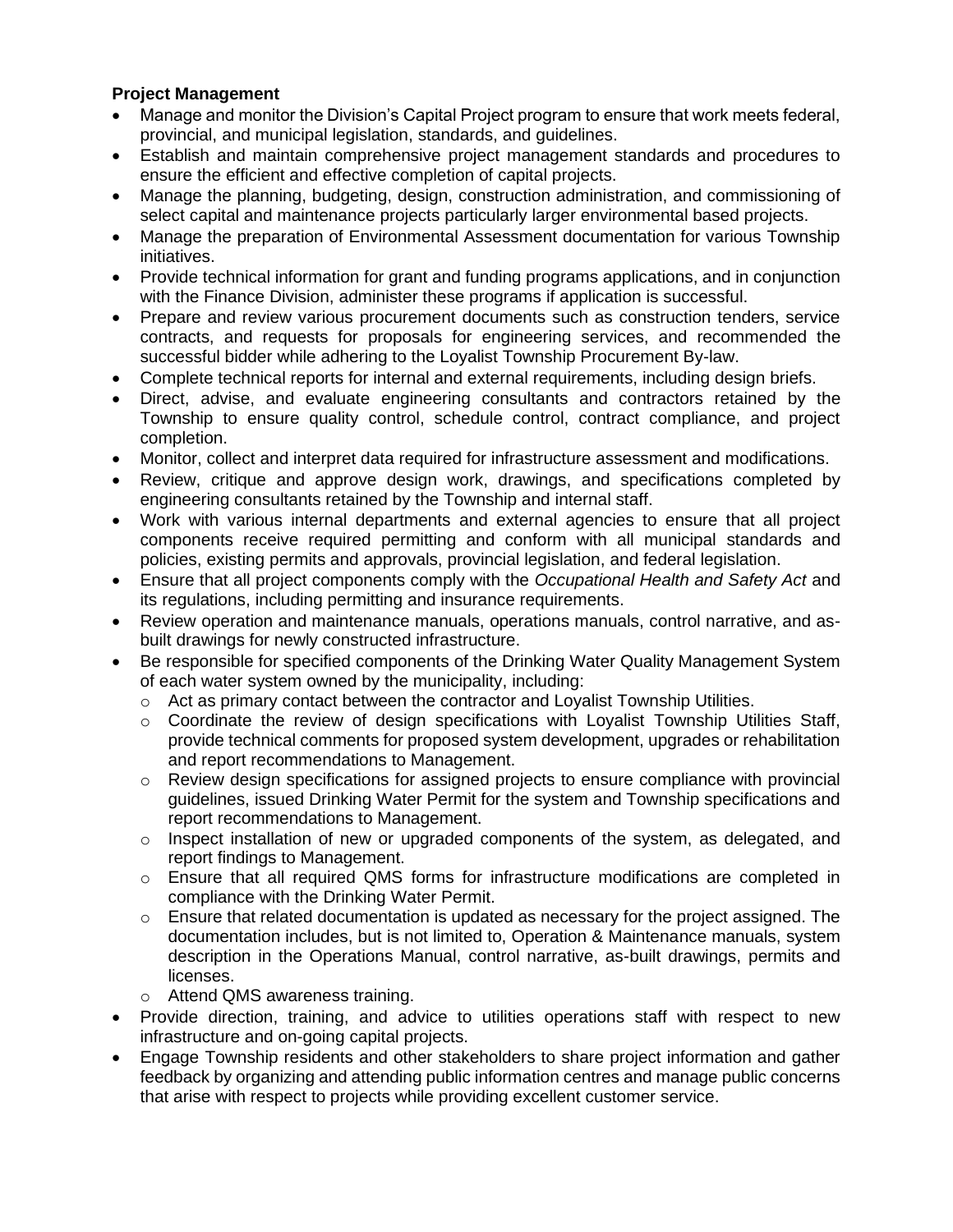#### **Development**

- Maintain a continued understanding of provincial planning legislation and the Township's planning and development by-laws, standards, and guidelines and ensure that work by all staff adheres to these requirements.
- Oversees the completion of capacity reviews for water and wastewater facilities annually and in respect of new developments.
- Oversees and monitors the review of development applications by staff to ensure timely and high-quality reviews.
- Oversees and monitors the administration of development agreements including preservicing, subdivision, and site plan agreements including associated management of development securities.
- Provides input and participates in the Development Services Division's periodic review of the Township's Official Plan, Zoning By-law, and Urban Design Guidelines.
- Assist with industrial and commercial promotion activities as directed by the Director.

## **Climate Action**

- Oversee the development and continuous updating of the corporate Climate Action Plan including regular reporting of progress.
- Improves Township resilience through targeted climate change adaptation and mitigation planning and projects.
- Champions the achievement of the Climate Action Plan goals by fostering the inclusion of climate action initiatives in Township operations, maintenance, and capital project programs.

### **Financial and Asset Management**

- Responsible for Tangible Capital asset reporting to the Finance Division as required by the Public Sector Accounting Board including additions and disposals of assets.
- Support long-term infrastructure planning through appropriate asset management planning and work to coordinate infrastructure remediation and replacement activities in a given area or facility
- Provides input and participates in periodic review of Development Charges, water and sewage user rates and connection fees. and local service fees and charges. .
- Undertakes all projects while adhering to the Township Procurement by-law.
- Oversees payment to Engineering & Environment Division suppliers and contractors.

## **Personnel Management**

- Supervises Engineering & Environment Division staff.
- Provides direction to staff on non-routine matters.
- Conducts performance evaluations and provides mediation, negotiation, coaching and mentoring as necessary.
- Assesses staffing requirements for Engineering & Environment Services, recommends changes, conducts interviews and recommends hiring of full time and temporary or part-time employees and provides supervision and training.
- Conducts periodic staff meetings.

## **Interdepartmental Functions**

- Deal on a day-to-day basis with field personnel of various divisions and departments, government agencies, and the public.
- Attend meetings with other municipalities, sit on committees and associations, both internal and external, when requested by the Director.
- Participate in general workplace duties as assigned.
- Protects own health and safety and the safety of others by adopting safe work practices, reporting unsafe conditions immediately, and attending all relevant in-services regarding occupational health and safety.